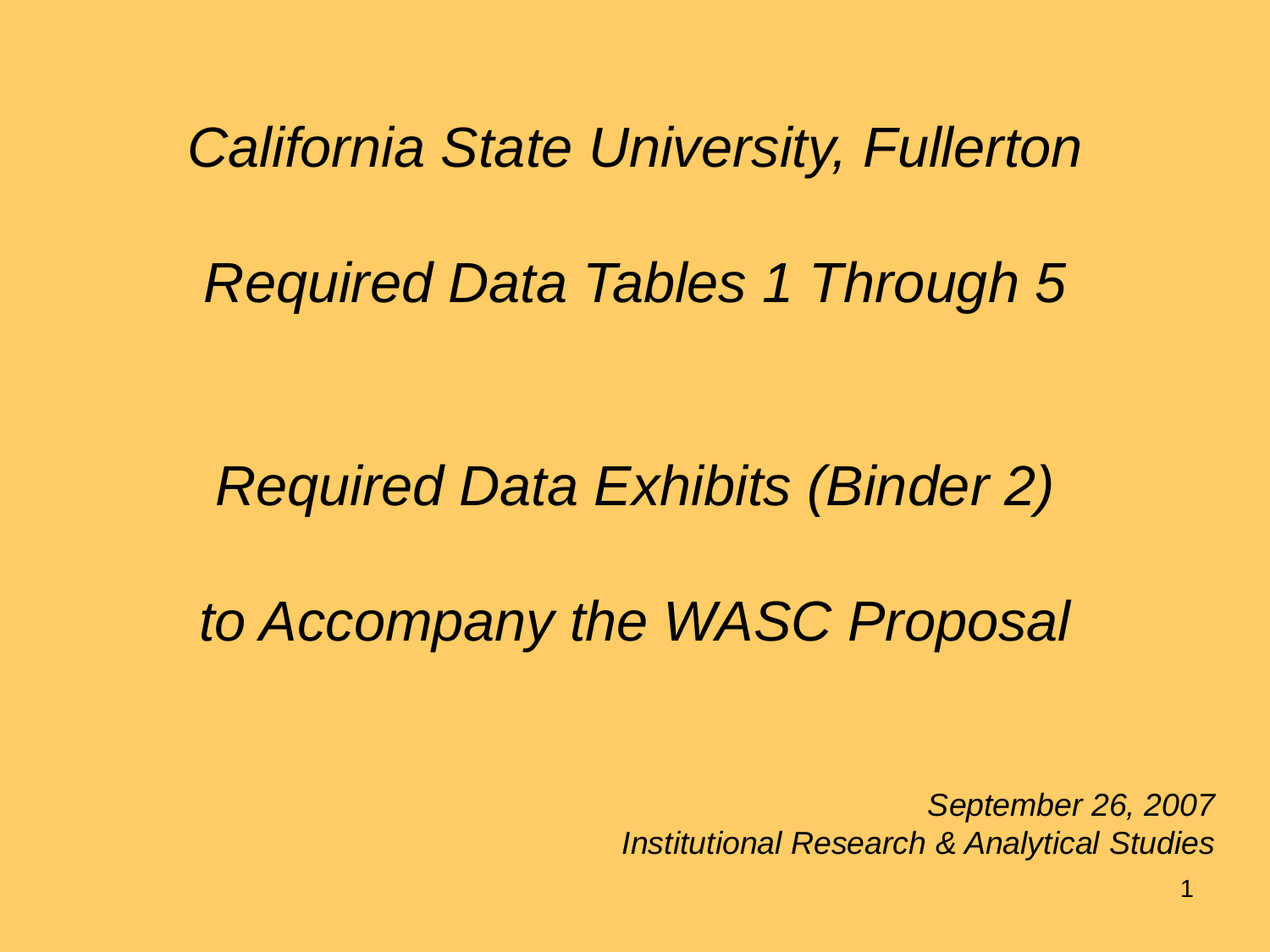### Table 1 Headcount Enrollment by Level (Fall Term)

|                  | <b>Total</b><br>Headcount<br><b>Enrollment</b> | <b>Lower Division</b><br>Headcount |     |        | Post-<br><b>Baccalaureate</b><br><b>Upper Division</b><br>Graduate<br>(Non-Graduate)<br>Non-Degree<br>Headcount<br><b>Headcount</b><br><b>Headcount</b><br><b>Headcount</b> |       |     |       |    |          |       |          | <b>Total</b><br><b>WASC FTE Total Actual</b><br><b>FTE</b><br><b>Enrollment</b> |  |  |
|------------------|------------------------------------------------|------------------------------------|-----|--------|-----------------------------------------------------------------------------------------------------------------------------------------------------------------------------|-------|-----|-------|----|----------|-------|----------|---------------------------------------------------------------------------------|--|--|
|                  |                                                |                                    |     |        |                                                                                                                                                                             |       |     |       |    |          |       |          |                                                                                 |  |  |
| Fall 2002        | 32,143                                         | 9,463                              | 29% | 17,165 | 53%                                                                                                                                                                         | 3,700 | 12% | 1,815 | 6% | $\theta$ | $0\%$ | 24,762.3 | 23,350.7                                                                        |  |  |
| Fall 2003        | 32,592                                         | 9,434                              | 29% | 17,635 | 54%                                                                                                                                                                         | 3,928 | 12% | 1,595 | 5% | $\theta$ | $0\%$ | 24,895.3 | 23,427.8                                                                        |  |  |
| Fall 2004        | 32,744                                         | 9,825                              | 30% | 17,507 | 53%                                                                                                                                                                         | 4,052 | 12% | 1,360 | 4% | $\theta$ | $0\%$ | 25,518.0 | 24,142.5                                                                        |  |  |
| Fall 2005        | 35,040                                         | 10,531                             | 30% | 19,049 | 54%                                                                                                                                                                         | 4,160 | 12% | 1,300 | 4% | $\theta$ | $0\%$ | 27,341.3 | 25,975.1                                                                        |  |  |
| <b>Fall 2006</b> | 35,921                                         | 10,845                             | 30% | 19,858 | 55%                                                                                                                                                                         | 4,111 | 11% | 1,107 | 3% | $\theta$ | $0\%$ | 27,915.7 | 27,025.0                                                                        |  |  |

Actual FTES column reflects CSU Fullerton computed FTES. Summer 2006 and later data reflect Rebenched FTES (12 units = 1 FTES for Masters Degree seeking students; 15 units = 1 FTES for all other students). FTES for terms prior to Summer 2006, 15 units = 1 FTES for all students.

As with IPEDS data, 2nd BA (Post-Baccalaureate) students are included in the Upper Division Headcount column.

*Source: IPEDS Fall Enrollment Survey*

2 *CSUF IR&AS*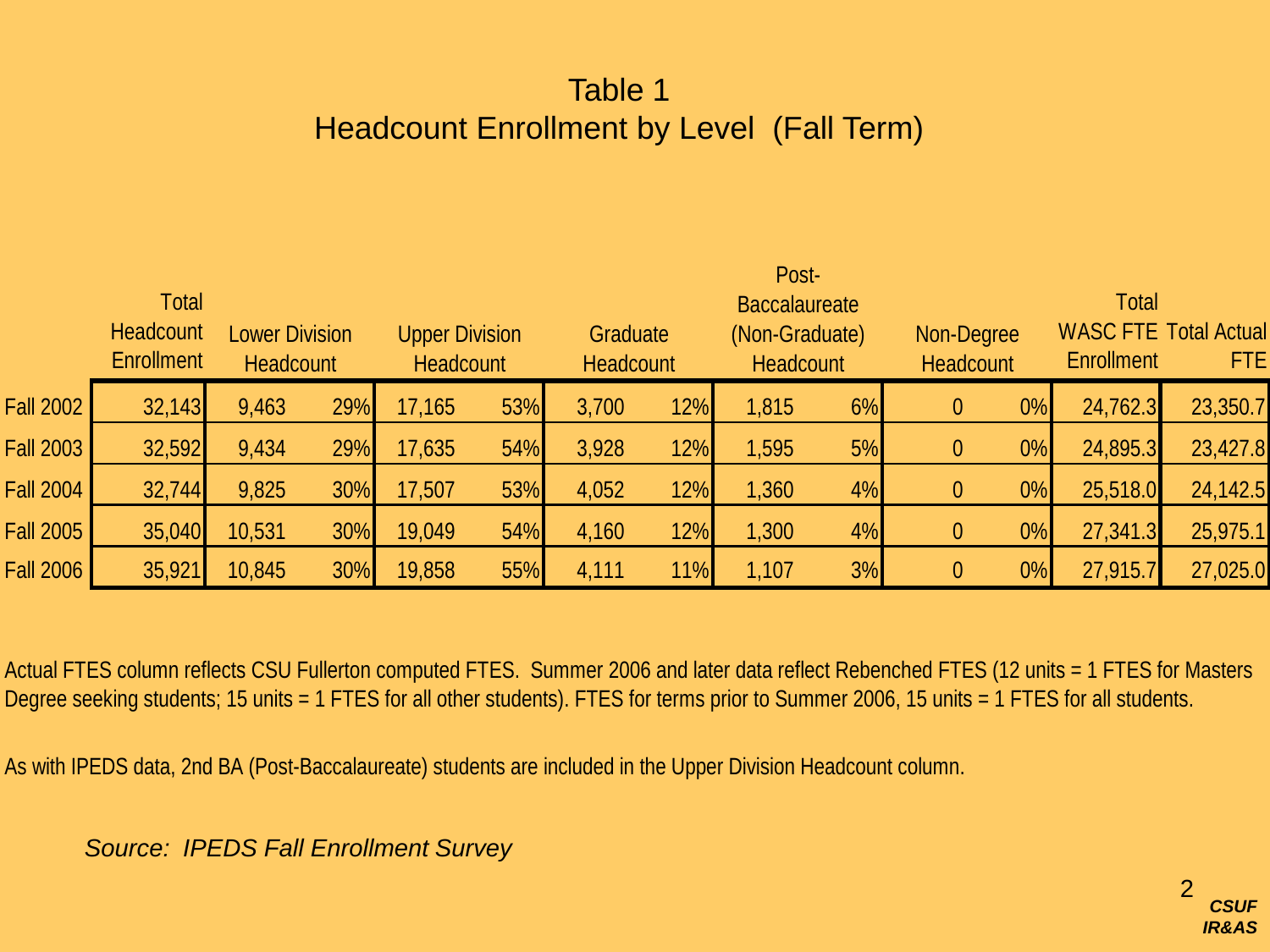#### Table 2

#### Headcount Enrollment by Status and Location (Main Campus versus Official Off-site Campus)

|                  | <b>Total</b><br><b>Headcount</b><br><b>Enrollment</b> | <b>Full-Time</b> |     | Part-Time |     | <b>Main Campus Only</b> |     | Main and Irvine<br>campuses |    | <b>Irvine Campus</b><br>Only |    |
|------------------|-------------------------------------------------------|------------------|-----|-----------|-----|-------------------------|-----|-----------------------------|----|------------------------------|----|
| <b>Fall 2002</b> | 32,143                                                | 21,072           | 66% | 11,071    | 34% | 29,888                  | 93% | 1,303                       | 4% | 952                          | 3% |
| <b>Fall 2003</b> | 32,592                                                | 21,047           | 65% | 11,545    | 35% | 29,652                  | 91% | 1,768                       | 5% | 1,172                        | 4% |
| <b>Fall 2004</b> | 32,744                                                | 21,905           | 67% | 10,839    | 33% | 29,710                  | 91% | 1,820                       | 6% | 1,214                        | 4% |
| <b>Fall 2005</b> | 35,040                                                | 23,492           | 67% | 11,548    | 33% | 32,013                  | 91% | 2,050                       | 6% | 977                          | 3% |
| <b>Fall 2006</b> | 35,921                                                | 23,913           | 67% | 12,008    | 33% | 32,880                  | 92% | 2,138                       | 6% | 903                          | 3% |

Full-Time for Undergraduate students was computed as enrolled in 12 or more units. Full-time for Graduate and Post-Baccalaureate students was computed as enrolled in 9 or more units.

CSU Fullerton students can enroll in classes on the main campus (Fullerton), at the Irvine campus, or at both.

*Source: IPEDS Fall Enrollment Survey*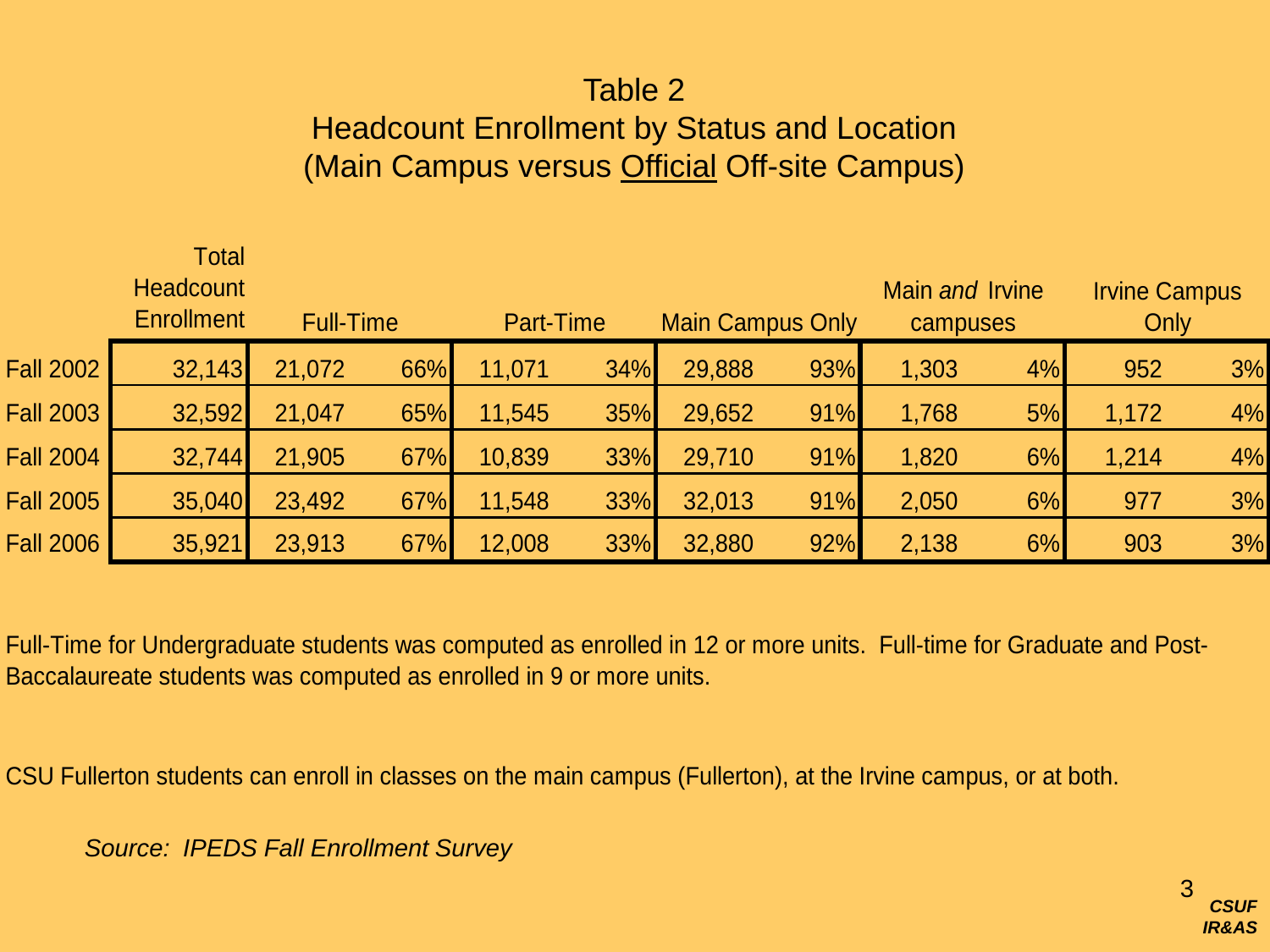### Table 3 Degrees Granted by Level

|         | <b>Total</b><br><b>Degrees</b><br><b>Granted</b> |                | Associate | <b>Bachelor</b> |     |                | Post-<br><b>Baccalaureate</b> | <b>Master</b> |     |              | <b>Doctorate</b> |                | <b>Other</b> | 2 <sub>nd</sub><br><b>Bach</b> |
|---------|--------------------------------------------------|----------------|-----------|-----------------|-----|----------------|-------------------------------|---------------|-----|--------------|------------------|----------------|--------------|--------------------------------|
| 2001-02 | 6,326                                            | $\overline{0}$ | $0\%$     | 5,239           | 83% | $\overline{0}$ | $0\%$                         | 1,087         | 17% | $\theta$     | $0\%$            | 0              | $0\%$        | 130                            |
| 2002-03 | 6,094                                            | $\mathbf{0}$   | $0\%$     | 5,058           | 83% | $\overline{0}$ | $0\%$                         | 1,036         | 17% | $\theta$     | $0\%$            | $\theta$       | $0\%$        | 188                            |
| 2003-04 | 6,878                                            | $\theta$       | $0\%$     | 5,636           | 82% | $\overline{0}$ | $0\%$                         | 1,242         | 18% | $\theta$     | $0\%$            | $\overline{0}$ | $0\%$        | 189                            |
| 2004-05 | 6,983                                            | $\theta$       | $0\%$     | 5,761           | 83% | $\overline{0}$ | $0\%$                         | .222          | 17% | $\mathbf{0}$ | $0\%$            | 0              | $0\%$        | 188                            |
| 2005-06 | 7,102                                            | $\overline{0}$ | $0\%$     | 5,779           | 81% | $\overline{0}$ | $0\%$                         | 1,323         | 19% | $\theta$     | $0\%$            | $\overline{0}$ | $0\%$        | 220                            |

Additionally, CSU Fullerton annually recommends conferral of teaching credentials (Single Subject, Multiple Subject, and Special Education) for approximately 1,000 students per July 1 through June 30 recommendation period to the California Commission on Teacher Credentialing.

Example of how degrees are grouped annually: 2001-02 includes August 2001, January 2002, and May, 2002 awards.

*Source: IPEDS Completions Survey*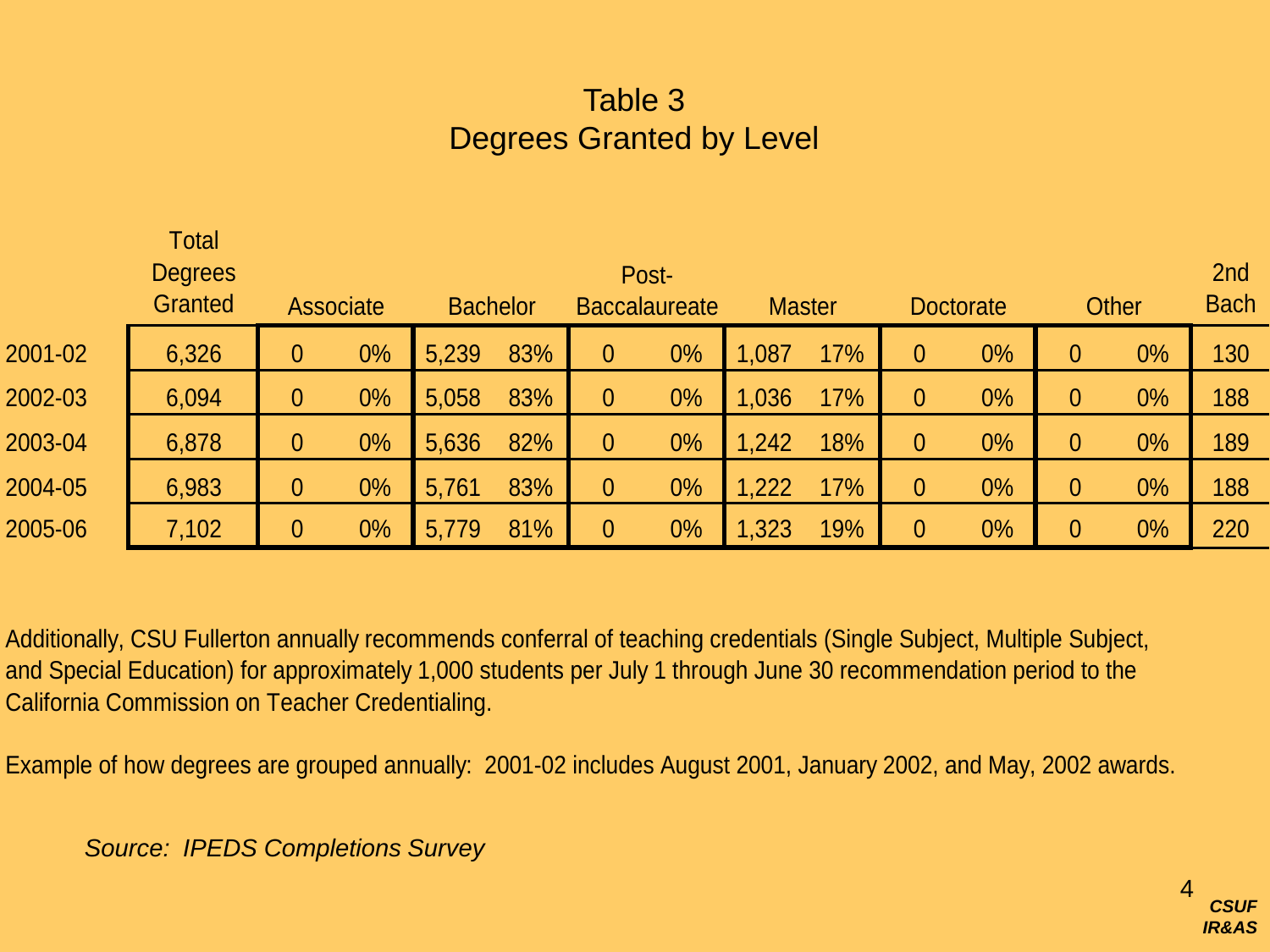### Table 4

## Faculty by Employment Status

## (Full-time = Tenured, Tenure Track, and non-tenured full-time Lecturers;

#### Part-time = non-tenured Lecturers)

|                  | <b>Total Faculty</b><br><b>Headcount</b> | <b>Full-Time Faculty</b> |     | <b>Part-Time Faculty</b> |     | <b>Total faculty FTE</b><br>(WASC formula) | <b>Allocated AY FTEF</b><br>(CSUF formula) |  |
|------------------|------------------------------------------|--------------------------|-----|--------------------------|-----|--------------------------------------------|--------------------------------------------|--|
| <b>Fall 2002</b> | 1,710                                    | 797                      | 47% | 913                      | 53% | 1,101.3                                    | 1,044.2                                    |  |
| <b>Fall 2003</b> | 1,634                                    | 774                      | 47% | 860                      | 53% | 1,060.7                                    | 1,078.3                                    |  |
| <b>Fall 2004</b> | 1,717                                    | 734                      | 43% | 983                      | 57% | 1,061.7                                    | 1,157.8                                    |  |
| Fall 2005 *      | 1,836                                    | 768                      | 42% | 1,068                    | 58% | 1,124.0                                    | 1,207.7                                    |  |
| Fall 2006 *      | 2,064                                    | 831                      | 40% | 1,233                    | 60% | 1,242.0                                    | 1,230.7                                    |  |

**\*** IPEDS began counting graduate assistants in 2005, but they are not included in the table above. There were 182 graduate assistants counted by IPEDS for Fall 2005, and 172 graduate assistants counted by IPEDS for Fall 2006.

will differ from local tables. Note also that IPEDS counts are developed at the system office on a different census date from campus census, so counts

*Source: IPEDS Staff Survey*